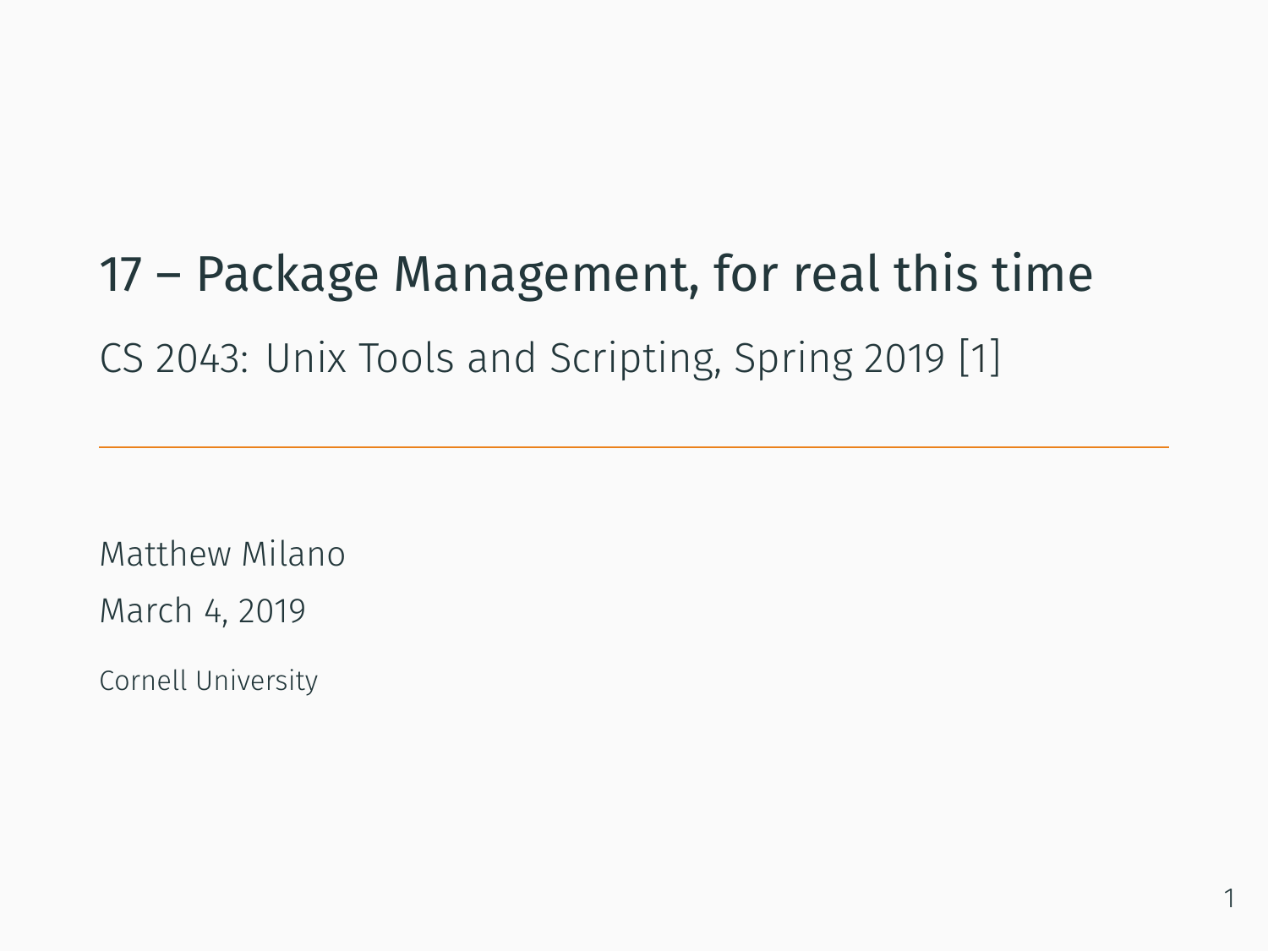## Table of Contents

- 1. Package Management
- 2. System Specific Package Managers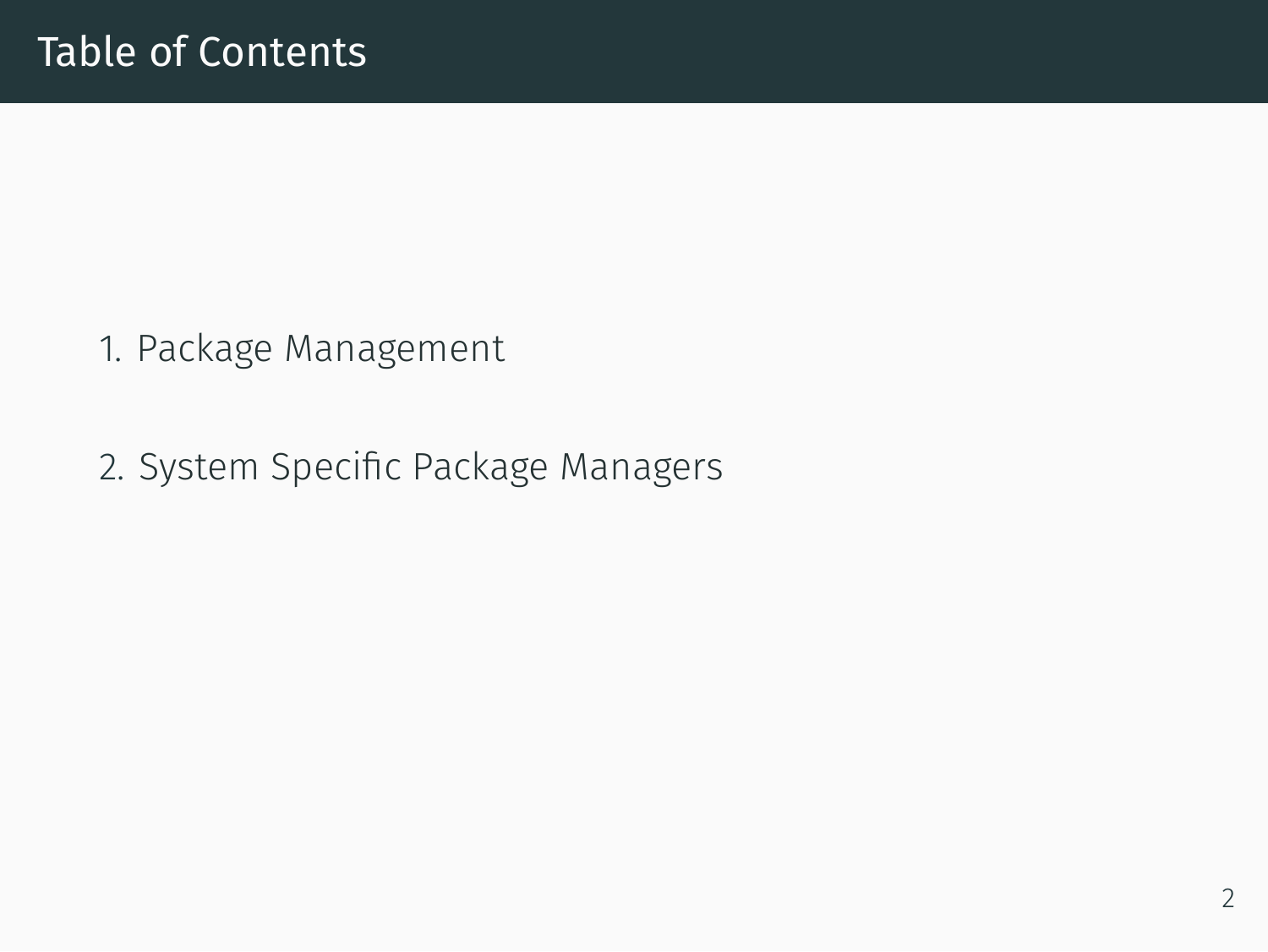Package Management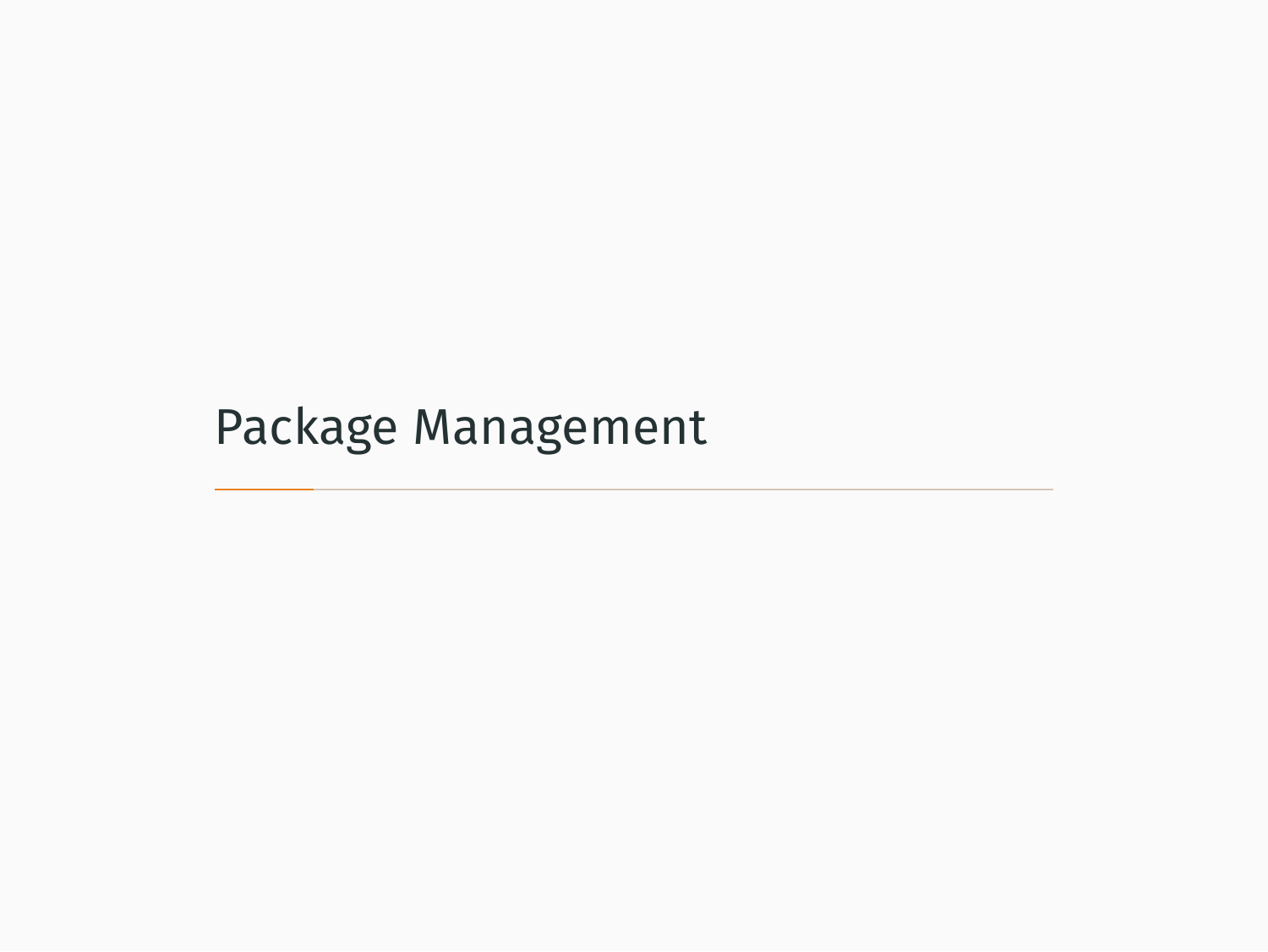- If I had to give *only one reason* why Unix systems are superior to Windows: Package Management.
- Can install almost anything with ease of from your terminal.
- Update to the latest version with one command.
	- No more download the latest installer nonsense!
- Various tools can be installed by installing a *package*.
	- A package contains the files and other instructions to setup a piece of software.
	- Many packages depend on each other.
	- High-level package managers download packages, figure out the dependencies for you, and deal with groups of packages.
	- Low-level managers unpack individual packages, run scripts, and get the software installed correctly.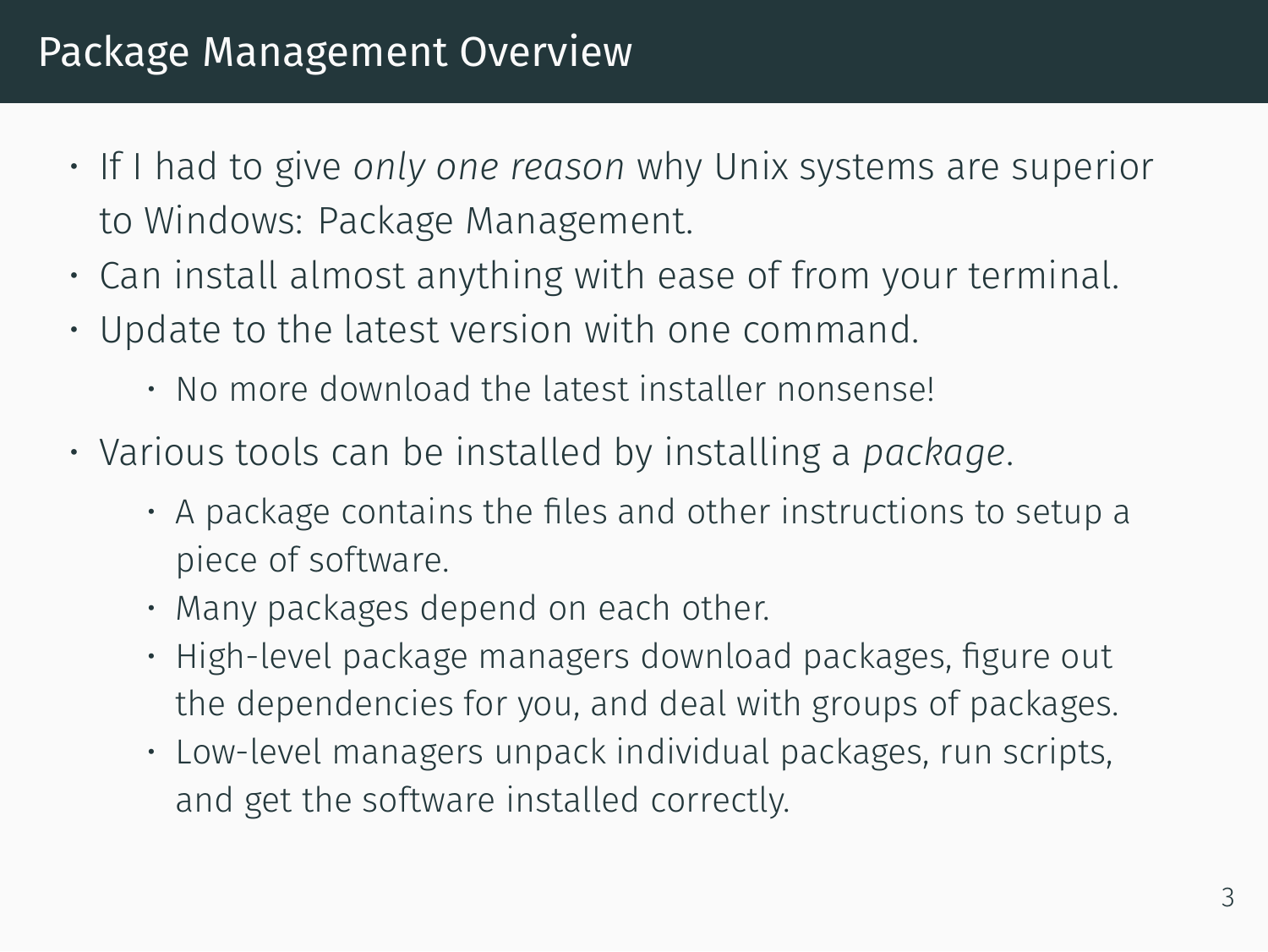## Many different philosophies

- Monolithic binary packages: one big "app" with everything bundled together
	- docker containers, most windows programs
- Small binary packages: separate common code into independently-installed "libraries"
	- MSI files, Ubuntu, most of linux
- Source-based packages: no installers at all! Compile all your programs
	- language-based package managers, brew, portage
- Benefits to all approaches
	- monolithic binary: fastish install, very independent programs
	- small binary: very fast install, less wasted space
	- source-based: fastest code, smallest install, easy to use open-source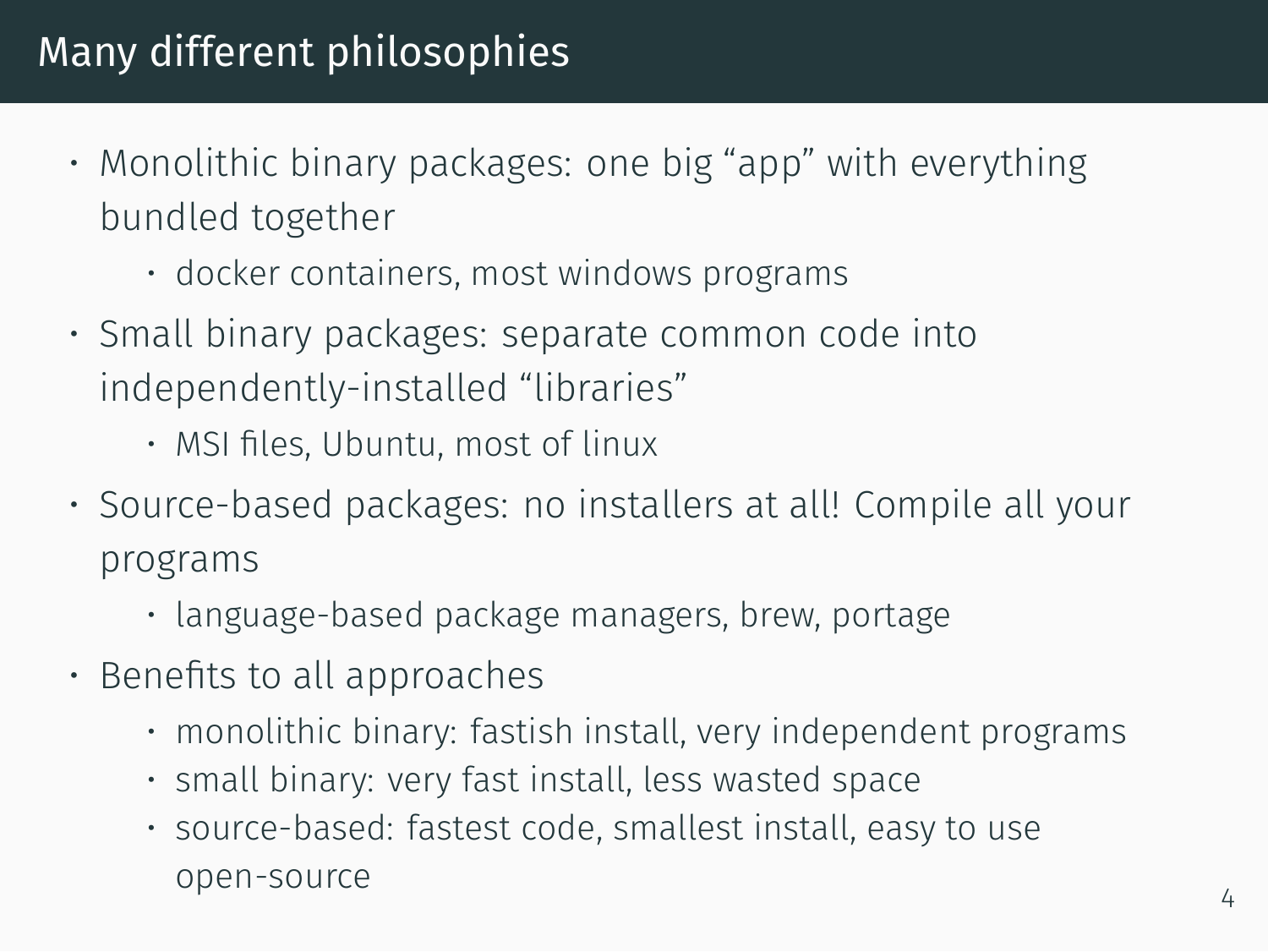### Package Managers in the Wild

- GNU/Linux:
	- Low-level: two general families of *binary packages* exist: deb, and rpm.
	- High-level package managers you are likely to encounter:
		- Debian/Ubuntu: apt-get, apt, aptitude.
		- SUSE/OpenSUSE: zypper.
		- Fedora: dnf (Fedora 22+) / yum.
		- RHEL/CentOS: yum (until they adopt dnf).
		- Arch: pacman
		- Gentoo: Portage, emerge (my favorite)
- Mac OSX:
	- $\cdot$  Others exist, but the only one you should ever use is **brew**.
	- Don't user others (e.g.  $port$ ), they are outdated / EOSL.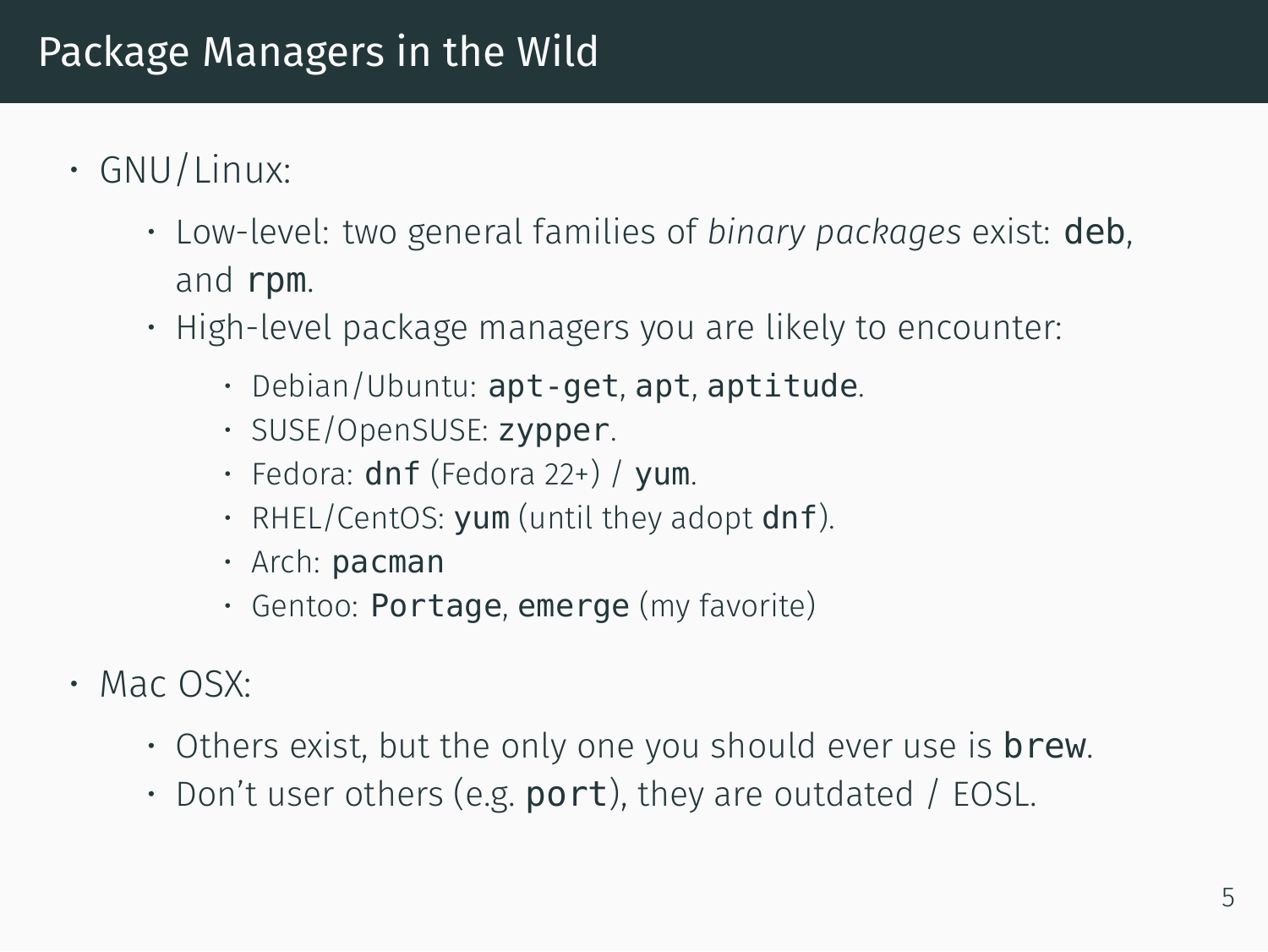- Though the syntax for each package manager is different, the concepts are all the same.
	- This lecture will focus on apt, dnf, emerge, and brew.
	- The dnf commands are almost entirely interchangeable with yum, by design.
	- $\cdot$  Note that **brew** is a "special snowflake", more on this later.
- What does your package manager give you? The ability to
	- install new packages you do not have.
	- remove packages you have installed.
	- update installed packages.
	- update the lists to search for files / updates from.
	- view dependencies of a given package.
	- a whole lot more!!!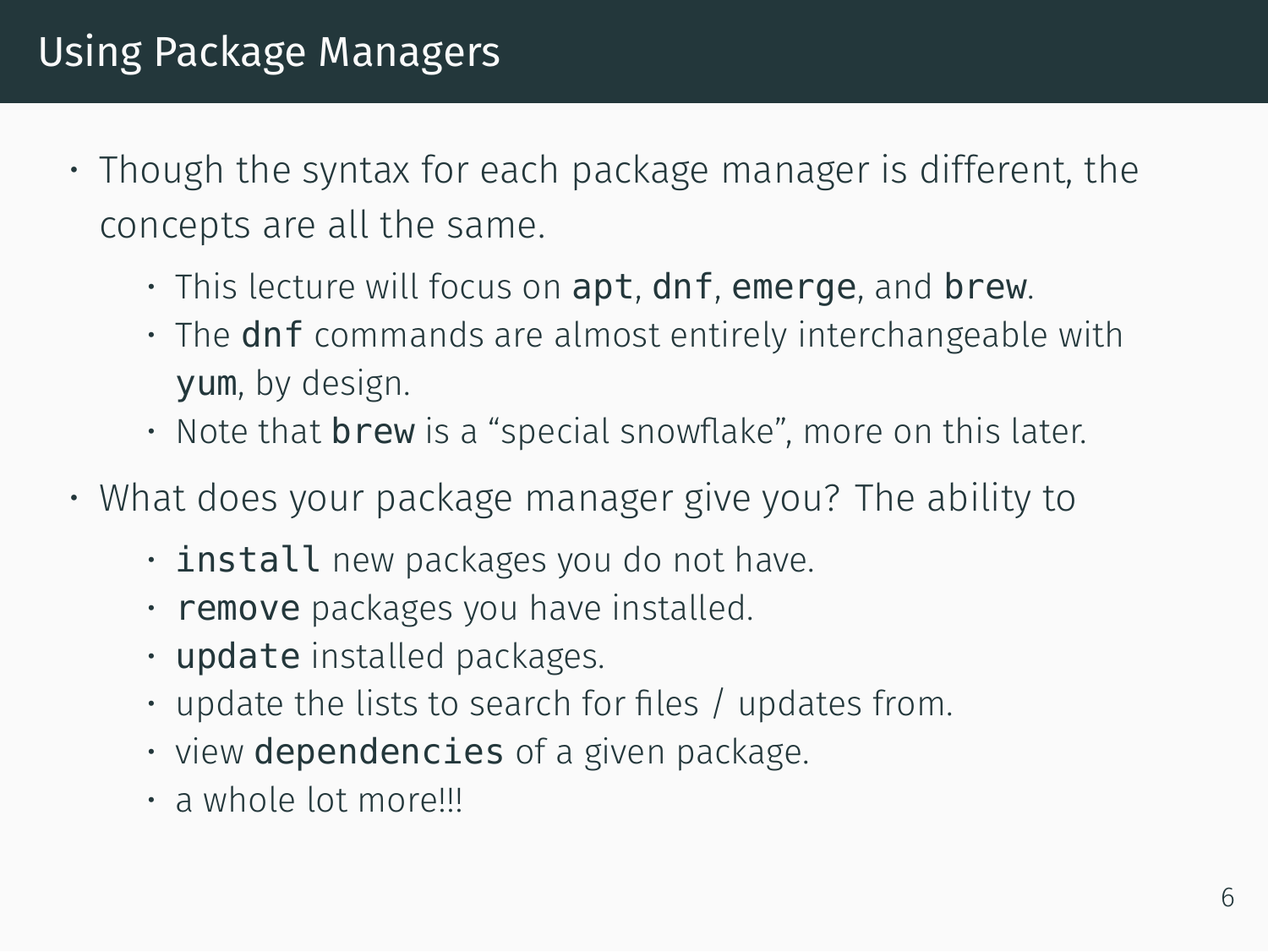#### A Note on **update**

- These "subcommands" are by category, not name: **update** is not always called update
- The update command has importantly different meanings in different package managers.
- Most do not default to system (read linux kernel) updates.
	- Fedora does; most others do not.
- It depends on your operating system, and package manager.
	- Know your operating system, and look up what the default behavior is.
- If your program needs a specific version of the linux kernel, you need to be very careful!
	- very, very few programs care about your kernel version.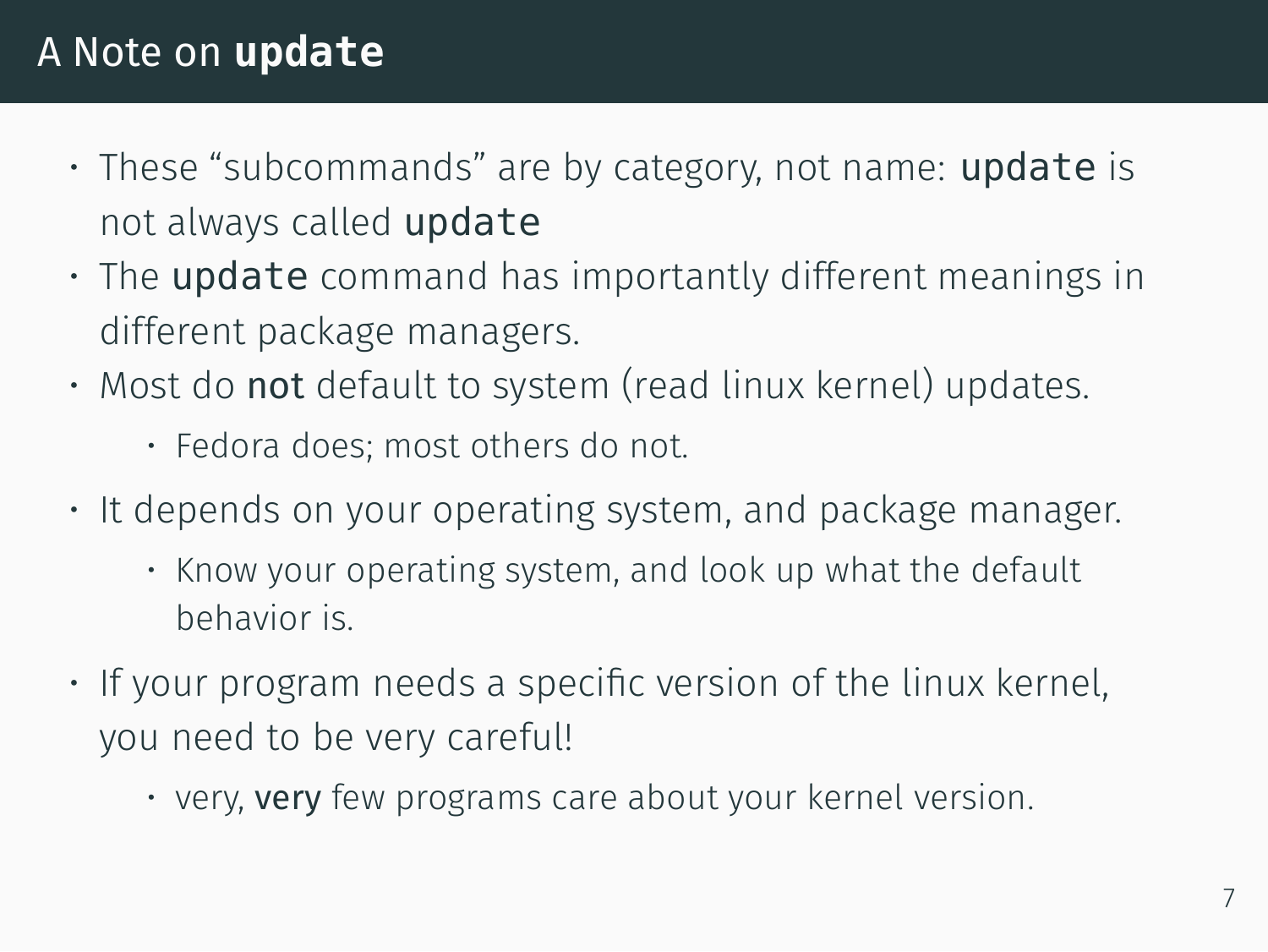#### A Note on Names and their Meanings

- Package names sometimes specify architecture:
	- **[**3456x**]86** (e.g. .i386 or .i686 or x86):
		- These are the  $32$ -bit packages.
	- $\cdot$  x86 64 or amd64: these are the 64-bit packages.
	- noarch: these are independent of the architecture.
- Ubuntu / fedora often splits packages into smaller pieces:
	- The header files are usually called something like:
		- deb: usually <package>-dev
		- rpm: usually <package>-devel
	- The library you will need to link against:
		- If applicable, **lib<package>** or something similar.
	- $\cdot$  The binaries (executables), often provided by just  $\leq$  package $\geq$ .
	- Most relevant for C and C++, but also Python and others.
	- $\cdot$  Use the **search** functionality of your package manager.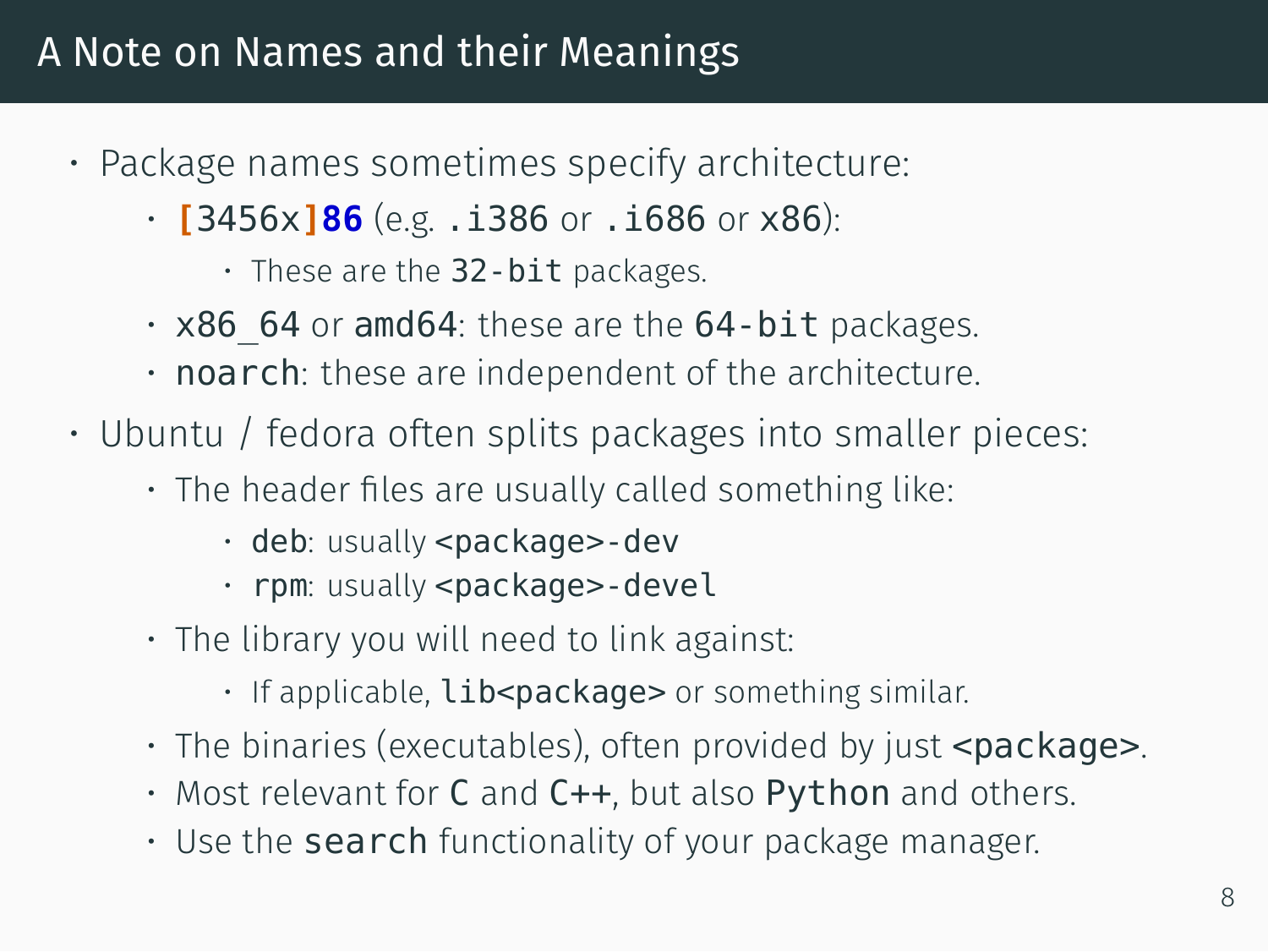### Example Development Tool Installation

- If I needed to compile and link against **Xrandr** (X.Org X11 libXrandr runtime library) on ubuntu, I would have to install
	- libxrandr2: the library.
	- libxrandr-dev: the header files.
	- Usually don't explicitly include the architecture (e.g.  $\cdot$  x86 64), it's inferred
	- If you're getting link errors, try installing explicit 32/64-bit version.
		- just google your error
- Splitting devel files more common for *binary* package managers, less for source-based ones.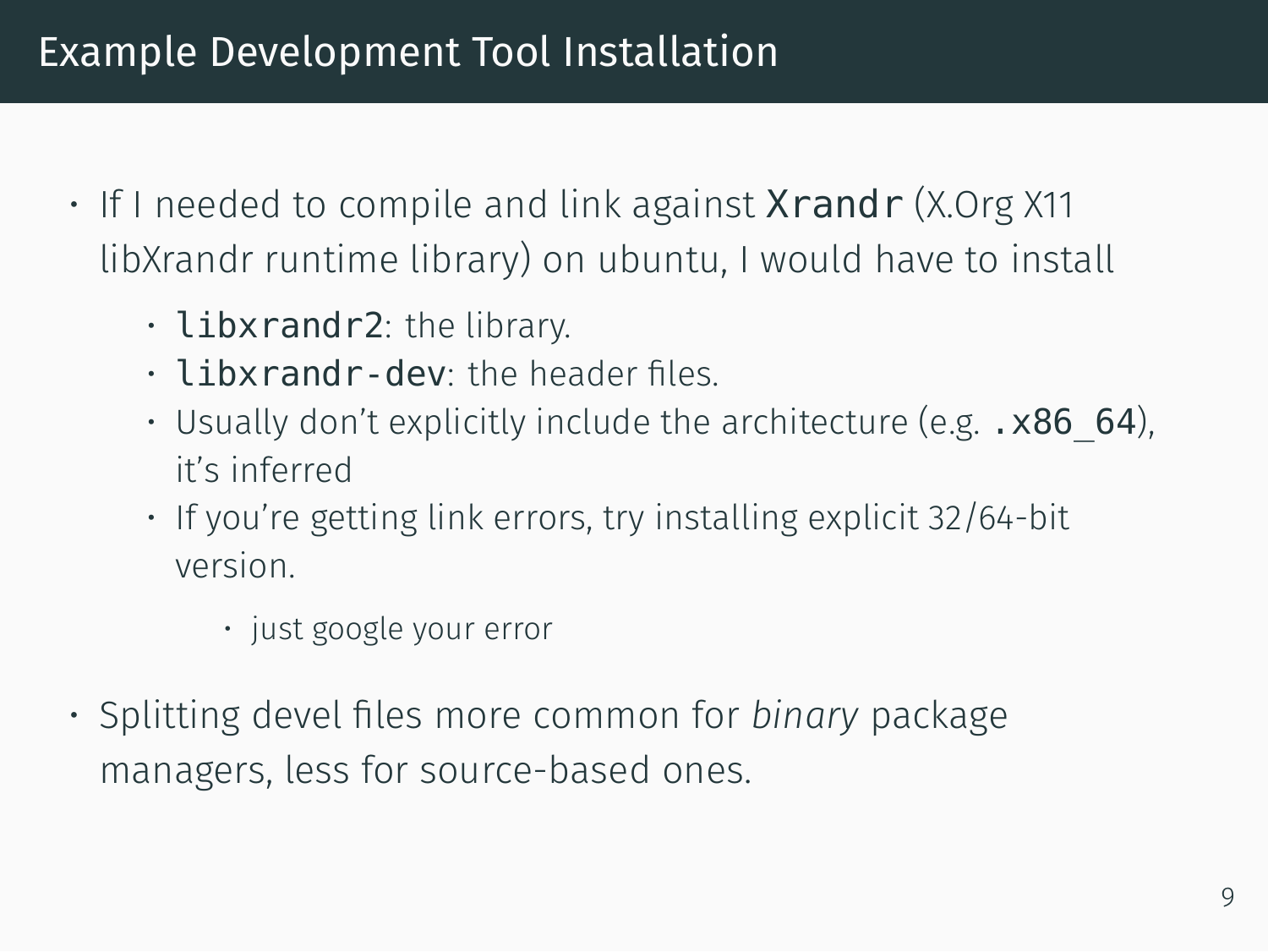System Specific Package Managers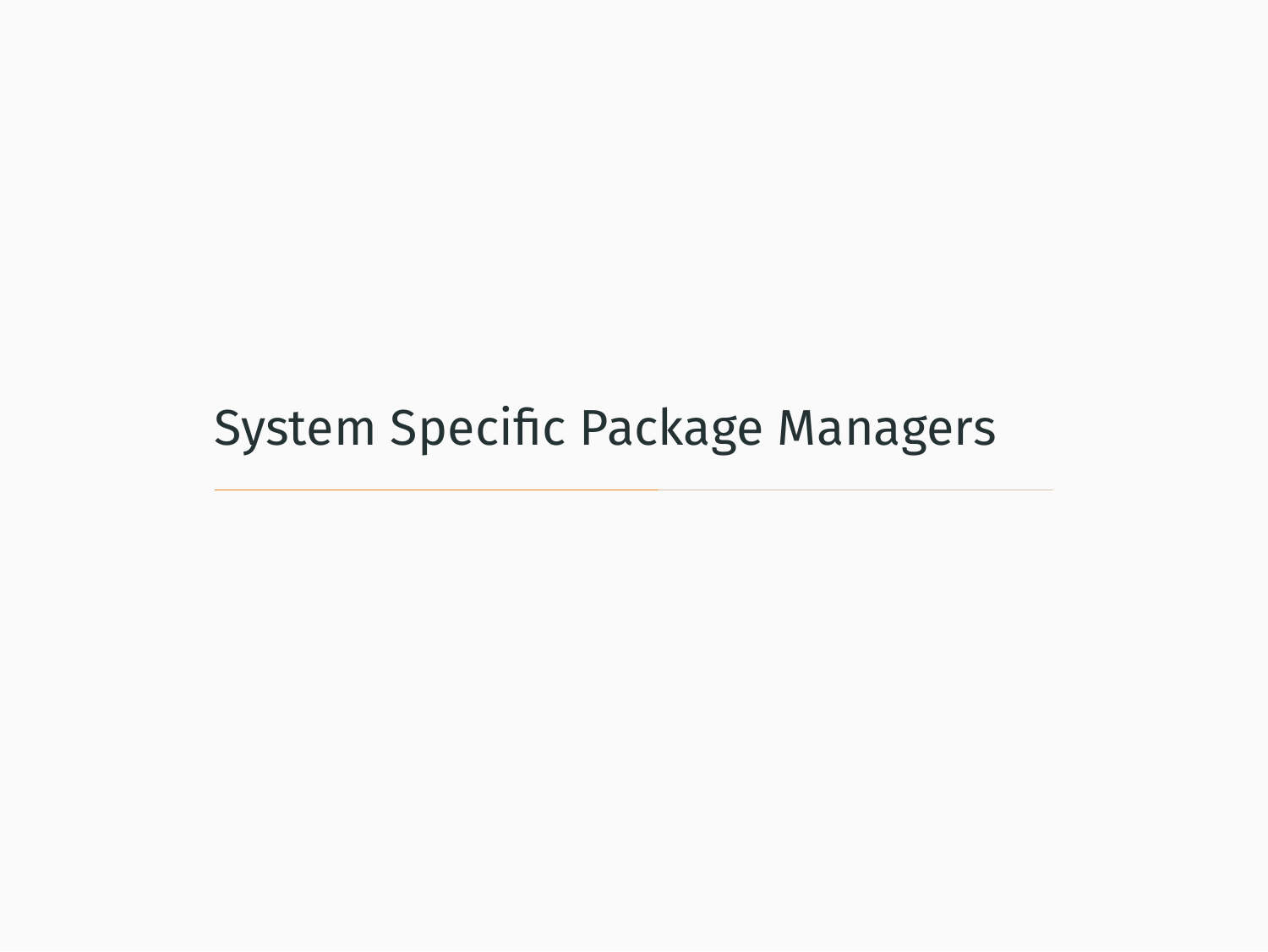## Debian / Ubuntu Package Management (**apt**)

- Installing and uninstalling:
	- Install a package: apt install <pkg1> <pkg2> ... <pkgN>
	- Remove a package: apt remove  $<$ pkg1>  $<$ pkg2> ...  $<$ pkgN>
	- $\cdot$  Only one **pkg** required, but can specify many.
	- "Group" packages are available, but still the same command.
- Updating components:
	- Update lists of packages available: apt update.
		- No arguments, it updates the whole list (even if you give args).
	- Updating currently installed packages: apt upgrade.
		- $\cdot$  Specify a **package** name to only update / upgrade that package.
	- $\cdot$  Update core (incl. kernel):  $apt$  dist-upgrade.
- Searching for packages:
	- Different command: apt-cache search <pkg> $10$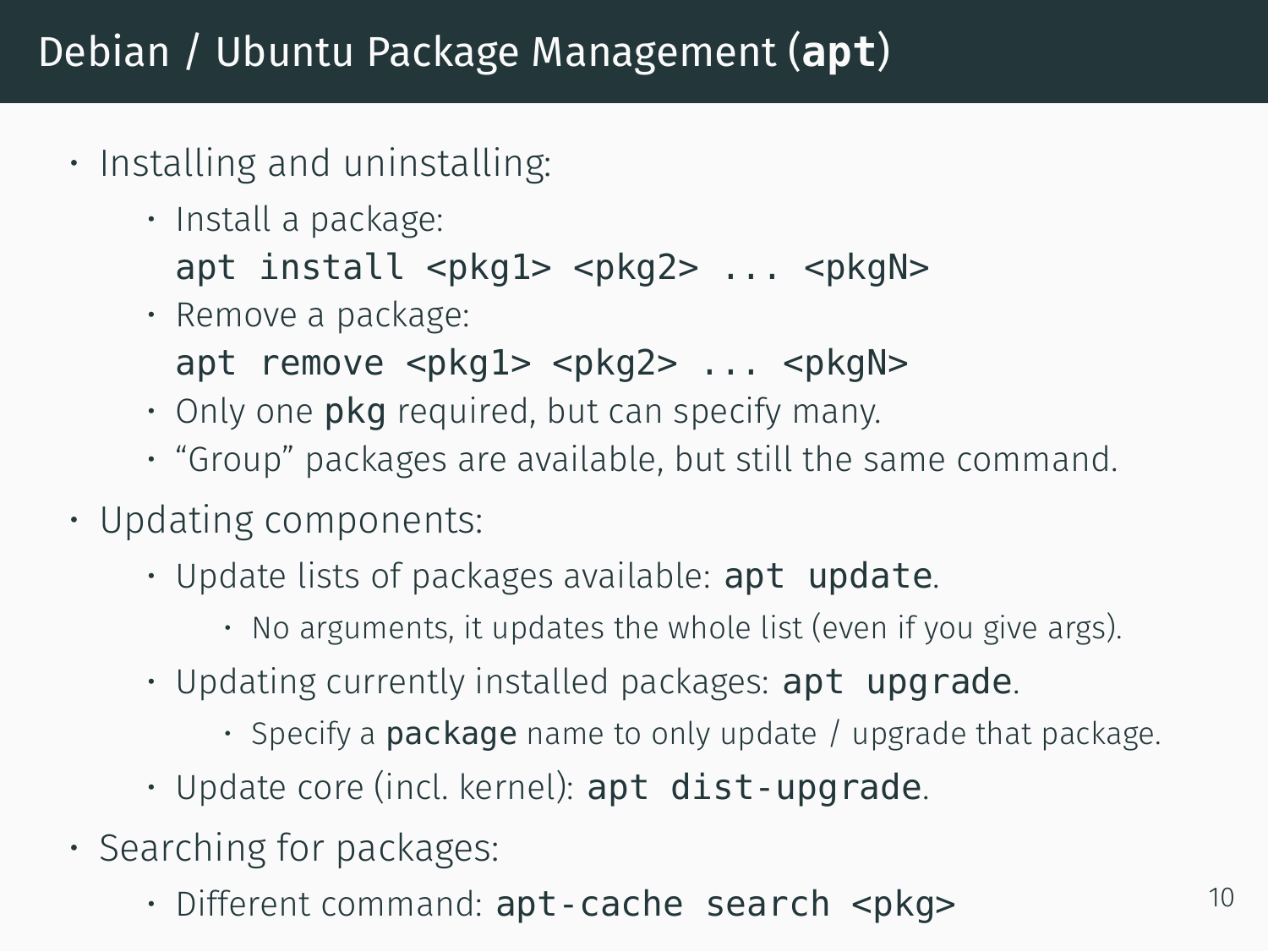#### RHEL / Fedora Package Managers (**yum** and **dnf**)

- Installing and uninstalling:
	- Install a package:
		- dnf install <pkg1> <pkg2> ... <pkgN>
	- Remove a package:
	- dnf remove <pkg1> <pkg2> ... <pkgN>
	- Only one pkg required, but can specify many.
	- "Group" packages are available, but different command:
		- dnf groupinstall 'Package Group Name'
- Updating components:
	- Update EVERYTHING: dnf upgrade.
	- update exists, but is essentially upgrade.
		- Specify a package name to only upgrade that package.
	- Updating repository lists: dnf check-update
- Searching for packages:
	- Same command: dnf search <pkg>

• yum and dnf (Dandified Yum) nearly interchangeable: [2].  $11$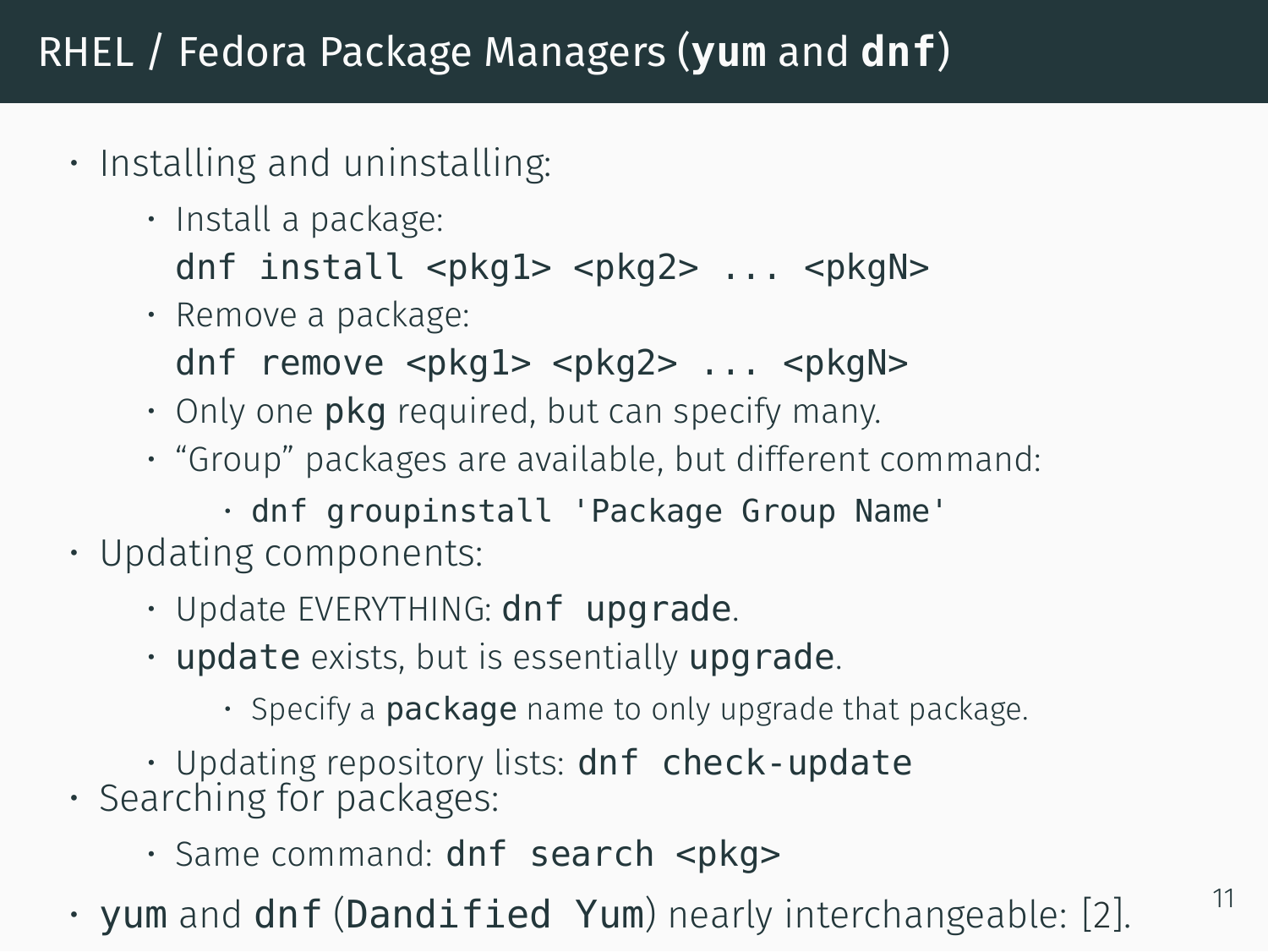## Gentoo package manager (**portage** with **emerge**)

- *source-based* package manager: compiles your packages
	- $\cdot$  just runs a special **bash** script to compile
	- very, very fine-grained control over dependencies and features
	- use the latest software specialized to your hardware!
- USE flags control special "optional" features
	- would be separate packages on ubuntu
	- Want java or emacs integration? USE="java emacs…"
- Installing, uninstalling, and updating
	- emerge package to install
	- emerge -v --depclean to remove
		- explicitly checks to ensure other packages don't need it first
	- $\cdot$  emerge -uND @world to upgrade everything
		- flags are "update", "newuse" (if you turned on a feature), "deep" (also check dependencies for this stuff )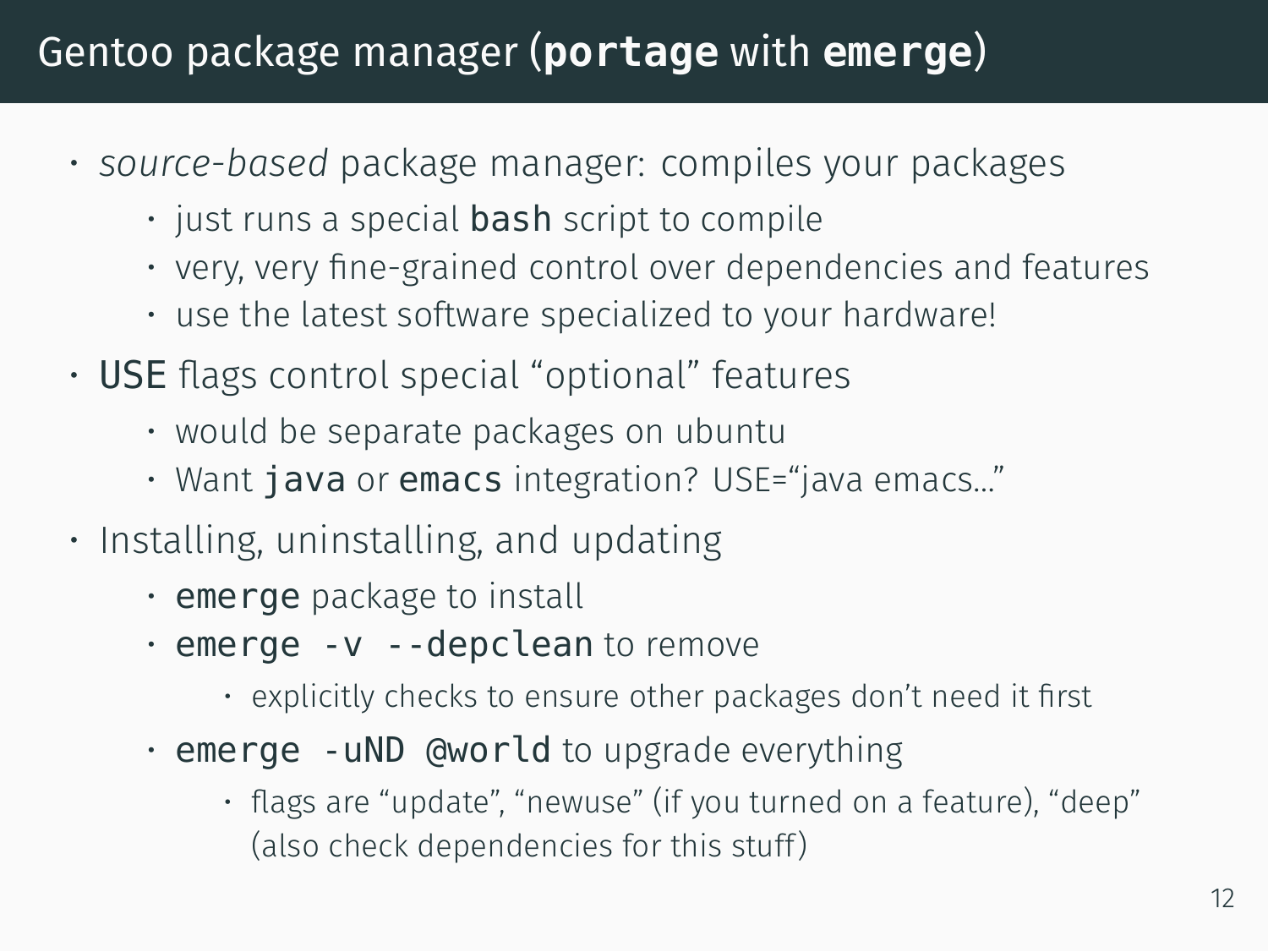## Cautionary Tales

- WARNING: if you install package Y, which installs X as a dependency, and later remove Y
	- Sometimes X will be removed immediately!
	- Sometimes X will be removed during a cleanup operation later
- Solution?
	- Basically, pay attention to your package manager.
	- Install packages explicitly that you need
	- Check lists of packages when removing things
- Why does this happen at all?
	- Linux splits things into dependencies: avoids lots of extra copies
	- Side effect: dependencies are *visible* to you; you can use directly
	- In windows: dependencies are *hidden*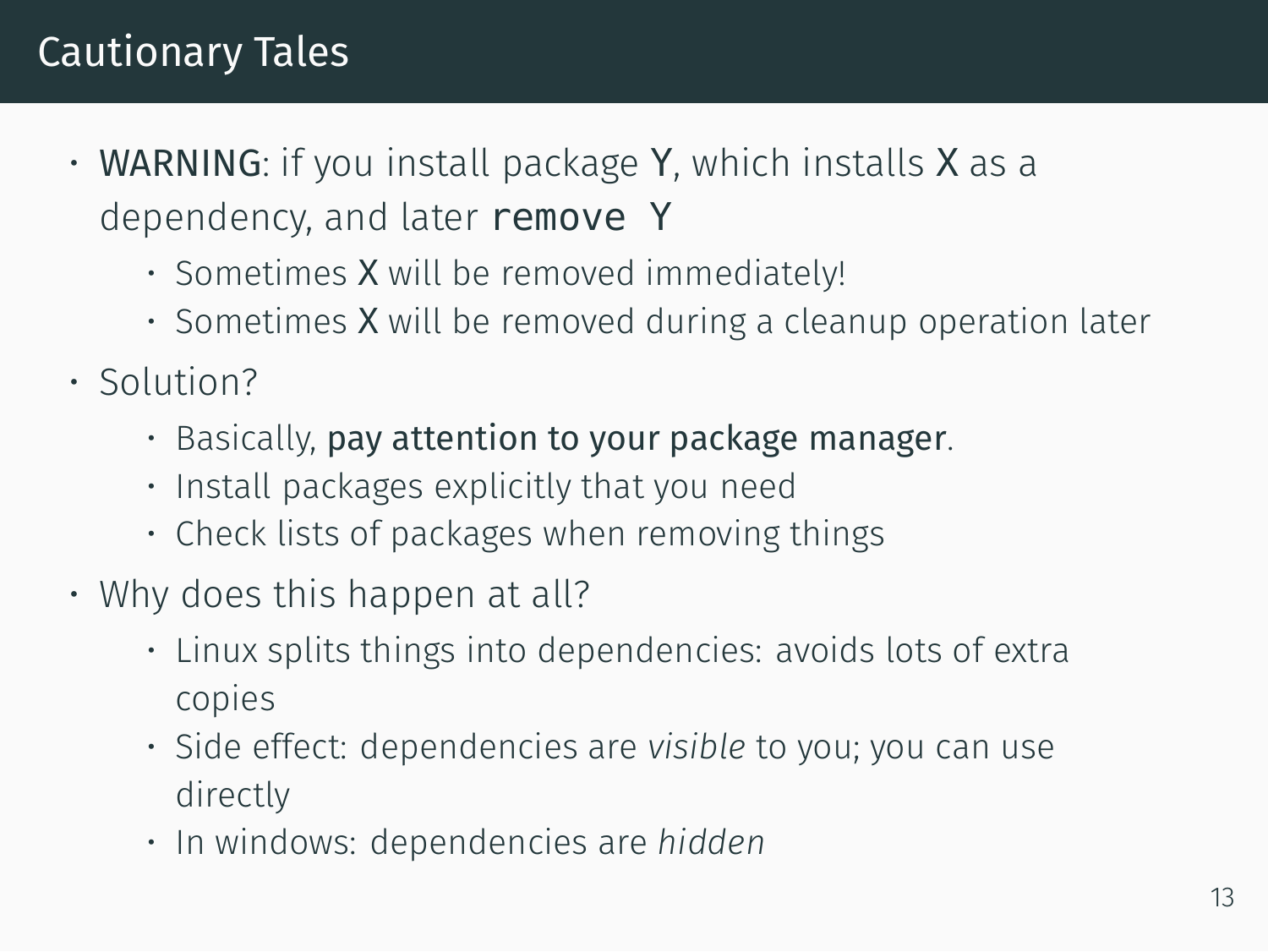- Most of what makes a Linux *distribution* is its package manager
- Reflects Distribution's philosophy
	- Ubuntu: "just work" and don't think too hard
	- Fedora: "latest everything" but keep it stable+not too hard
	- Arch: I want to understand how my distro works.
	- Gentoo: I *do* understand how my distro works.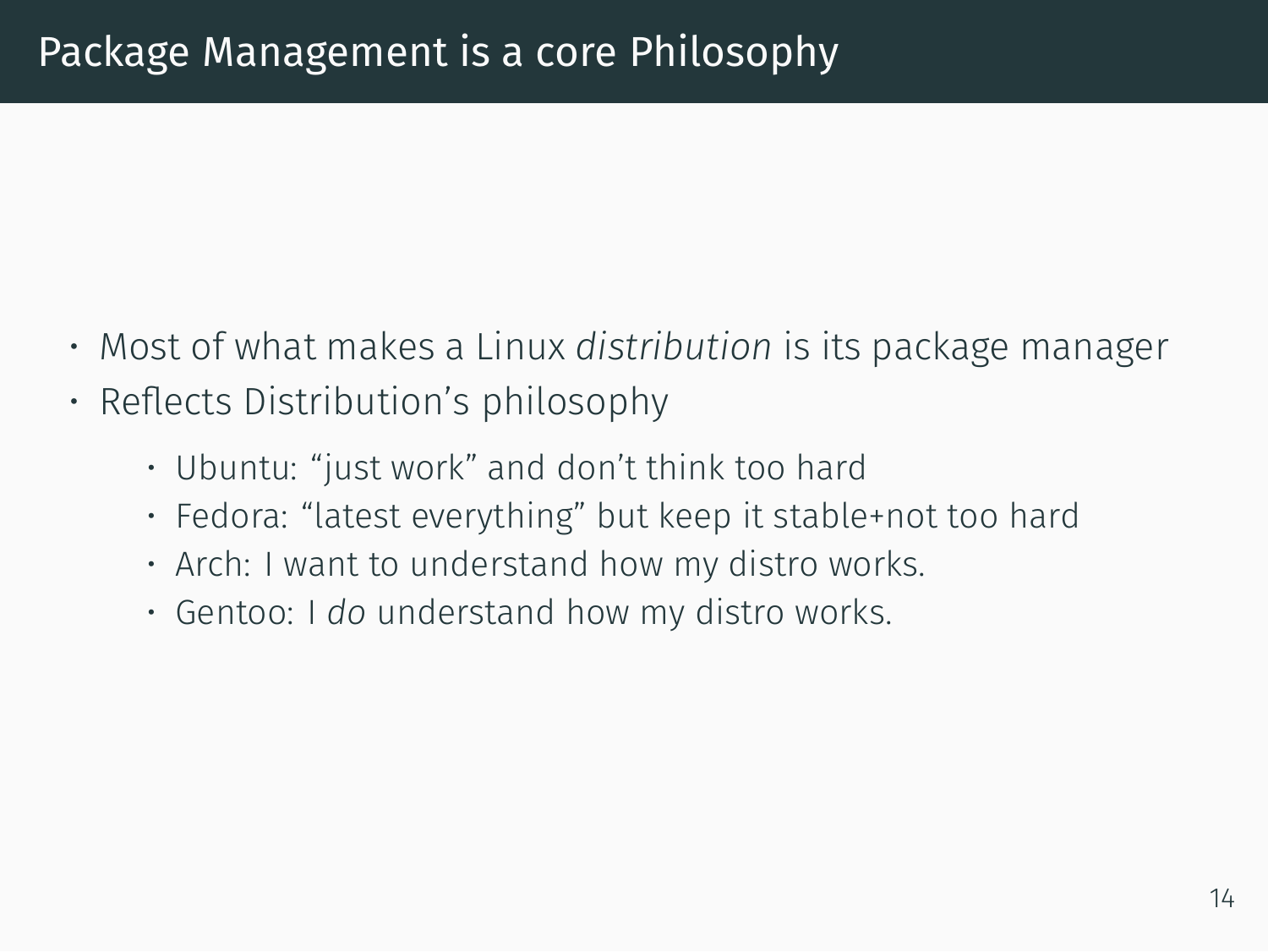## If you're thinking of installing Linux, by the way…

#### • Ubuntu

- Benefits: easy install, out-of-the-box setup, common things "just work"
- Drawbacks: too much magic; system "just work" scripts break if you need to do too many uncommon things and aren't really careful
- Fedora
	- Benefits: still pretty easy to install, lots of good "get started quick" stuff. Good in a VM too
	- Drawbacks: a little less stable; can change deep system things but also not hard to break your system that way.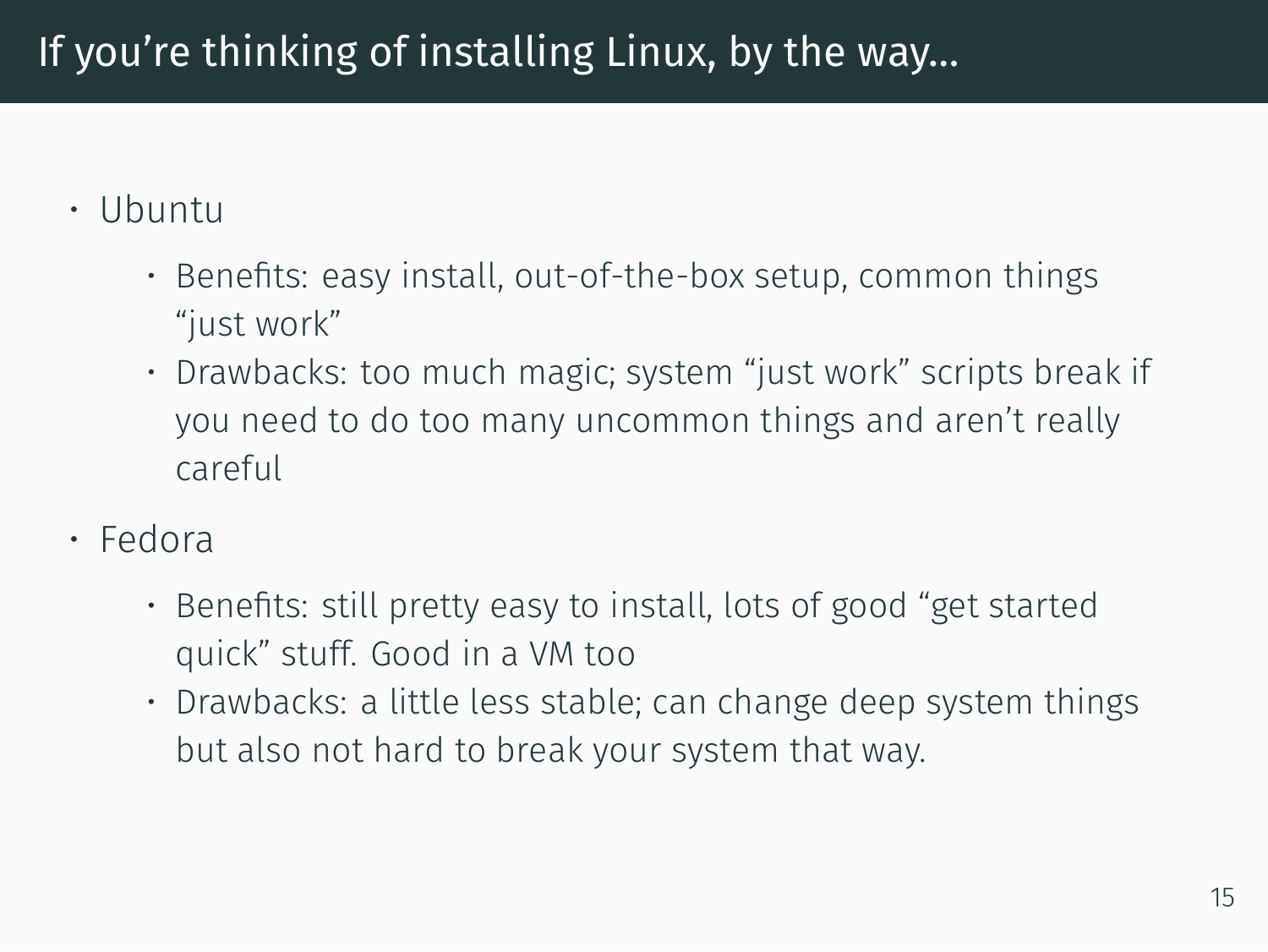## If you're thinking of installing Linux, by the way…

- Arch
	- Benefits: wealth of knowledge, really helps you understand *why* your system works and what makes it work
	- Drawbacks: limited automagic. Takes real time to set things up, or change important things.
- Gentoo
	- Benefits: similar to Arch, plus the source-based Portage package manager is pure gold. Great if you're doing serious programming/systems work, or if you really need a thing from github that was released last week, or you have a limited environment. Great way to really learn Linux.
	- Drawbacks: absolutely no automagic. Takes real time to set things up, compiling is time-consuming, all the docs think you know what you're doing.